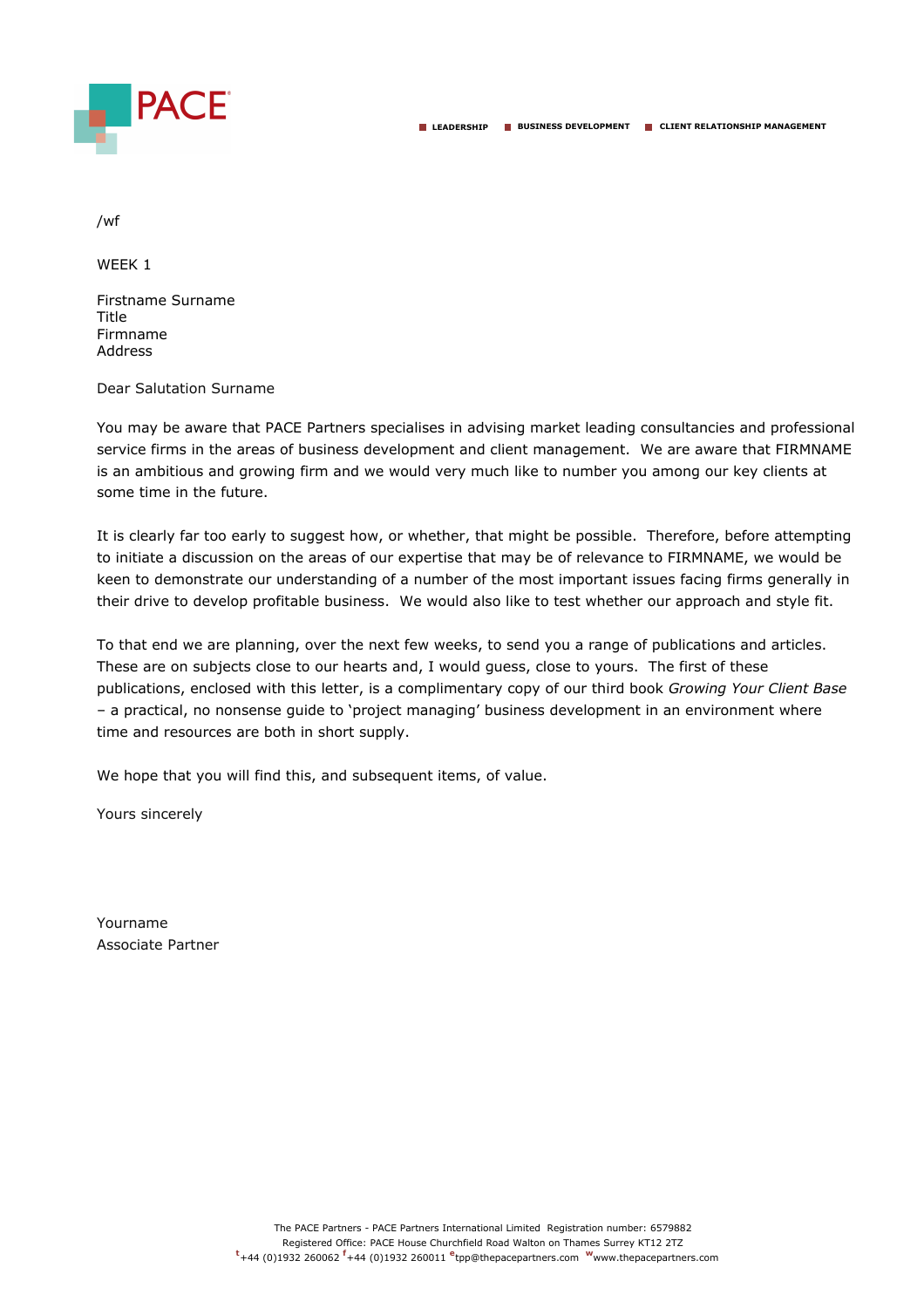

WEEK 2

Firstname Surname Title Firmname Address

Dear Salutation Surname

We hope you found the book, *Growing Your Client Base*, which we sent last week, of interest.

In our experience many professional services firms struggle to differentiate themselves effectively from their competitors. In an increasingly competitive marketplace they feel under pressure to deliver 'added value' whilst struggling to identify exactly what this really means. With this letter, we have enclosed the first in a three part series of articles on adding value to client relationships that addresses this very subject.

We hope you find some of the thoughts and ideas in the article both useful and practical.

Yours sincerely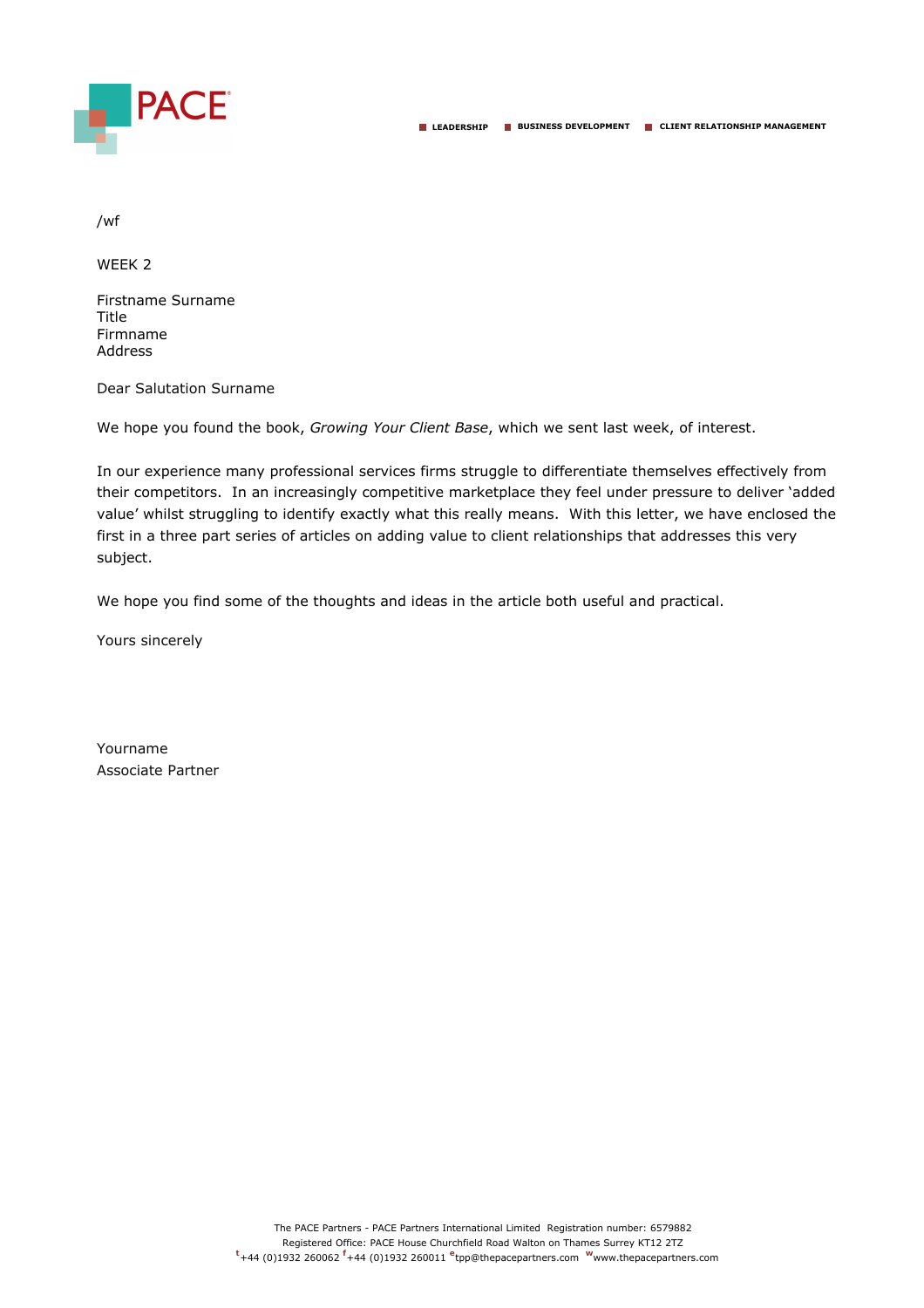

WEEK 3

Firstname Surname Title Firmname Address

Dear Salutation Surname

In our last letter we included the first article in our series on adding value to client relationships. This emphasises that if our aim is to provide clients with real added value then we must first make sure that we have got the fundamentals right - from the client's perspective. In article two of this three part series we examine the issue of why different clients react in very different ways to the same attempts to add value – and why some seem to reject almost all of our attempts.

We hope you enjoy reading all or part of what we have written and would welcome any comments or feedback.

Yours sincerely